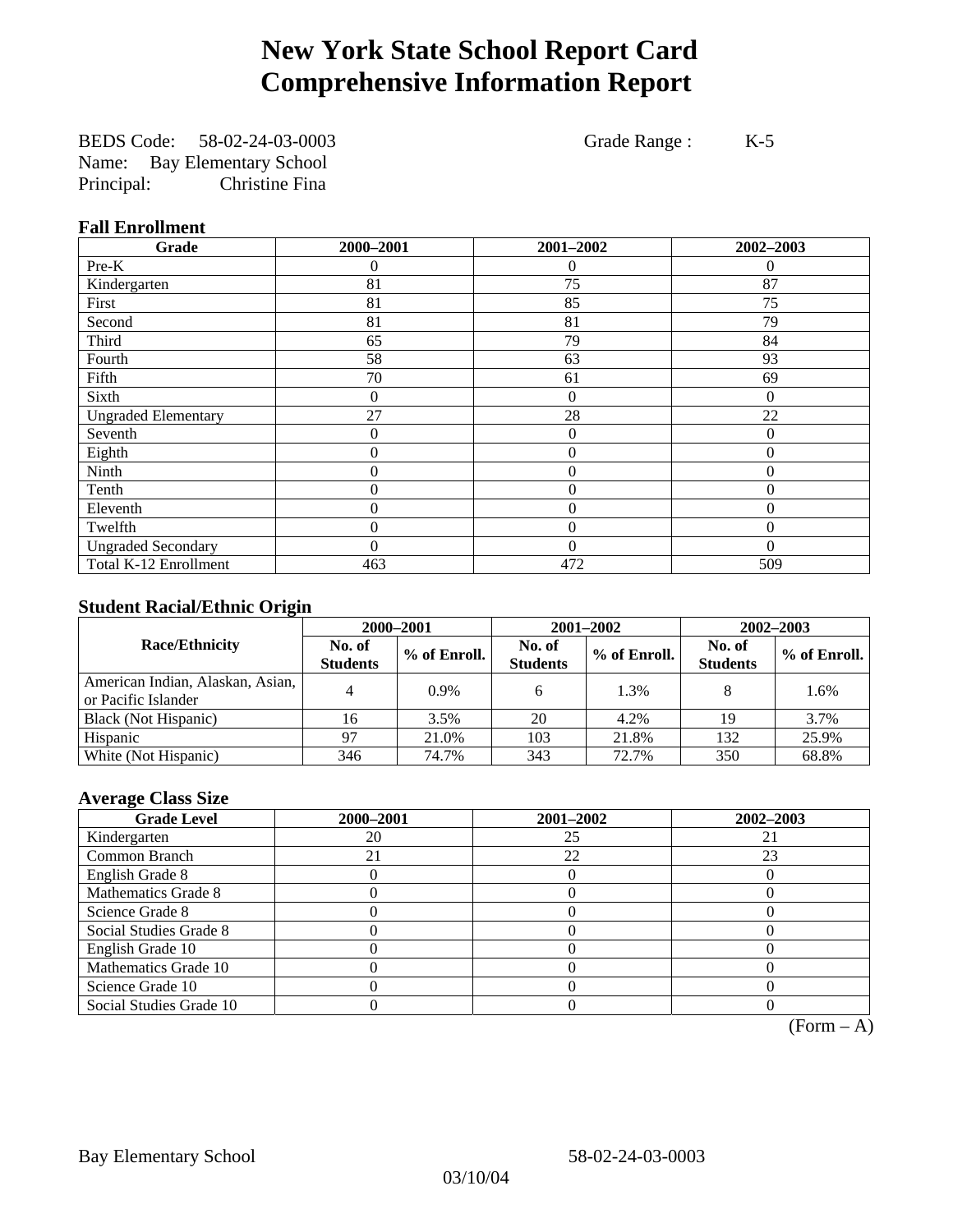### **District Need to Resource Capacity Category**

| <b>N/RC Category</b> | <b>Description</b>                                                                                 |
|----------------------|----------------------------------------------------------------------------------------------------|
|                      | This is a school district with average student needs in relation to<br>district resource capacity. |

### **Similar School Group and Description**

| <b>Similar School Group</b> | <b>Description</b>                                                     |
|-----------------------------|------------------------------------------------------------------------|
|                             | All schools in this group are elementary level schools in school       |
| 15                          | districts with average student needs in relation to district resource  |
|                             | capacity. The schools in this group are in the higher range of student |
|                             | needs for elementary level schools in these districts.                 |

All schools within the same N/RC category are divided into three similar school groups defined by the percentage of students in the school who are eligible for the free-lunch program and/or who are limited English proficient (also known as English language learners).

#### **Student Demographics Used To Determine Similar Schools Group**

|                                   | 2000-2001 |         | $2001 - 2002$ |         | $2002 - 2003$ |         |
|-----------------------------------|-----------|---------|---------------|---------|---------------|---------|
|                                   | Count     | Percent | Count         | Percent | Count         | Percent |
| <b>Limited English Proficient</b> |           | 1.0%    | 60            | 12.7%   | 65            | 12.8%   |
| Eligible for Free Lunch           | 86        | 18.6%   | 85            | 18.0%   | 92            | 18.1%   |

#### **Attendance and Suspension**

|                               | 1999–2000        |         | 2000-2001       |         | $2001 - 2002$   |         |
|-------------------------------|------------------|---------|-----------------|---------|-----------------|---------|
|                               | $%$ of<br>No. of |         | No. of          | $%$ of  |                 | $%$ of  |
|                               | <b>Students</b>  | Enroll. | <b>Students</b> | Enroll. | <b>Students</b> | Enroll. |
| <b>Annual Attendance Rate</b> |                  | 95.7%   |                 | 95.0%   |                 | 95.2%   |
| <b>Student Suspensions</b>    |                  | 0.0%    |                 | $0.0\%$ |                 | 0.2%    |

### **Student Socioeconomic and Stability Indicators (Percent of Enrollment)**

|                          | 2000-2001 | $2001 - 2002$ | 2002-2003 |
|--------------------------|-----------|---------------|-----------|
| <b>Reduced Lunch</b>     | 5.4%      | 6.8%          | 9.8%      |
| <b>Public Assistance</b> | 21-30%    | $1-20%$       | 21-30%    |
| <b>Student Stability</b> | 87%       | 87%           | 88%       |

#### **Staff Counts**

| Staff                                   | 2002-2003 |
|-----------------------------------------|-----------|
| <b>Total Teachers</b>                   | 33        |
| <b>Total Other Professional Staff</b>   |           |
| <b>Total Paraprofessionals</b>          | NΑ        |
| Teaching Out of Certification*          |           |
| <b>Teachers with Temporary Licenses</b> |           |

\*Teaching out of certification more than on an incidental basis. Teachers with temporary licenses are also counted as teaching out of certification.

 $(Form - B)$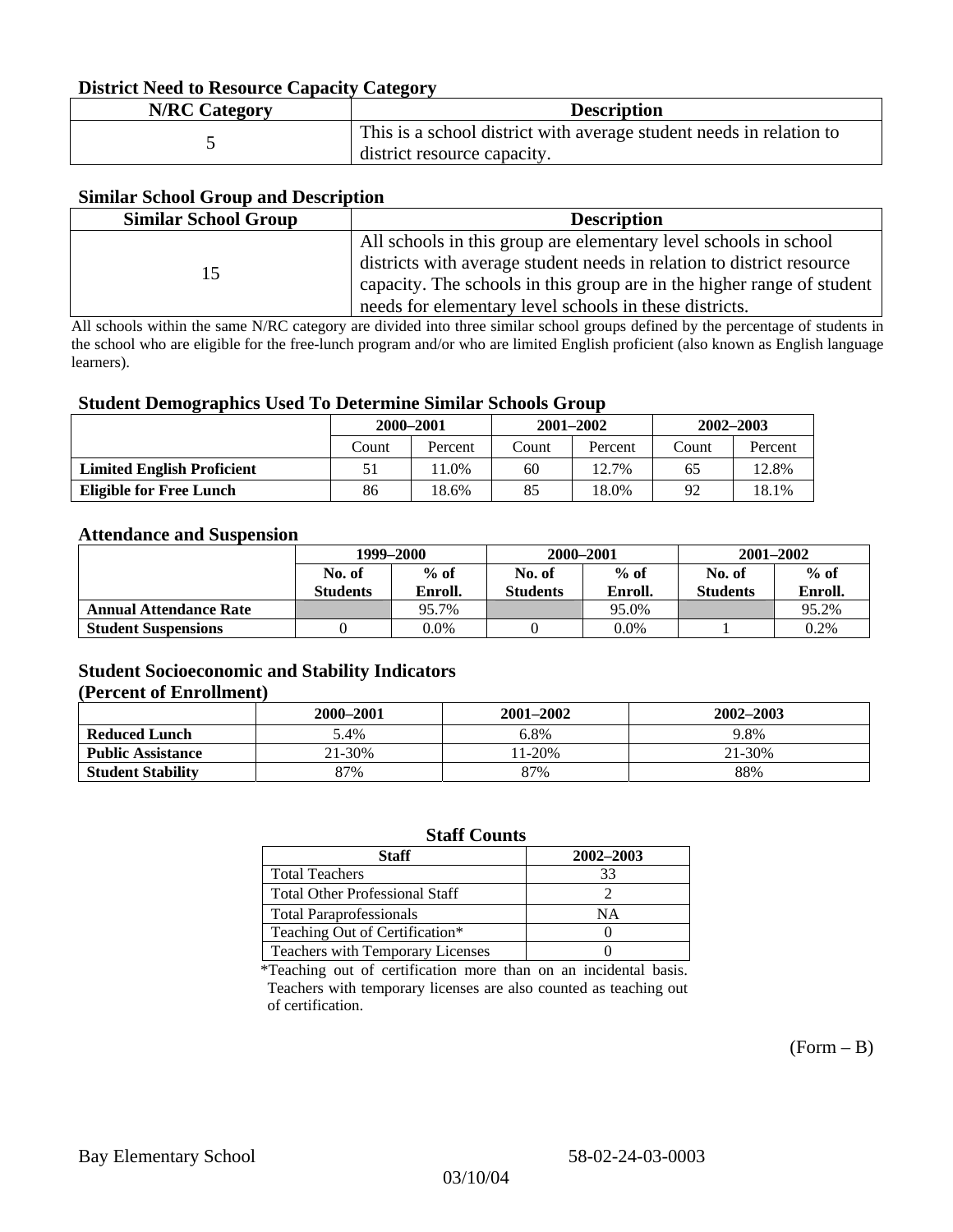# **Career Development and Occupational Studies (CDOS)**

### **Percentage of Students Documenting Self- and Career-Awareness Information and Career Exploration Activities, K–3**

| <b>Grades</b> | $2000 - 01$ | $2001 - 02$ | $2002 - 03$ |
|---------------|-------------|-------------|-------------|
| K–1           |             | $0\%$       | 0%          |
| $2 - 3$       |             | 0%          | 0%          |

### **Students Developing a Career Plan, 4–12**

| <b>Grades</b> |                                      | $2000 - 01$ | $2001 - 02$ | $2002 - 03$ |
|---------------|--------------------------------------|-------------|-------------|-------------|
|               | Number of General-Education Students |             | $\Omega$    | $\theta$    |
| $4 - 5$       | Number of Students with Disabilities |             | $\Omega$    | 0           |
|               | Number of All Students               |             | 0           | 0           |
|               | Percent of Enrollment                |             | 0%          | 0%          |
|               | Number of General-Education Students |             | $\Omega$    | 0           |
| $6 - 8$       | Number of Students with Disabilities |             | $\Omega$    | $\Omega$    |
|               | Number of All Students               |             | $\Omega$    | $\Omega$    |
|               | Percent of Enrollment                |             | $0\%$       | $0\%$       |
|               | Number of General-Education Students |             | $\Omega$    | 0           |
| $9 - 12$      | Number of Students with Disabilities |             | 0           | 0           |
|               | Number of All Students               |             | $\Omega$    | $\theta$    |
|               | Percent of Enrollment                |             | 0%          | $0\%$       |

# **Second Language Proficiency Examinations**

### **General-Education Students**

| <b>Test</b> | 2000-2001         |           |            | 2001-2002 | $2002 - 2003$ |           |
|-------------|-------------------|-----------|------------|-----------|---------------|-----------|
|             | <b>No. Tested</b> | % Passing | No. Tested | % Passing | No. Tested    | % Passing |
| French      |                   | 0%        |            | 0%        |               | 0%        |
| German      |                   | 0%        |            | $0\%$     |               | 0%        |
| Italian     |                   | 0%        |            | 0%        |               | 0%        |
| Latin       |                   | 0%        |            | 0%        |               | 0%        |
| Spanish     |                   | 0%        |            | 0%        |               | 0%        |

### **Students with Disabilities**

| <b>Test</b> | 2000-2001         |           |            | 2001-2002 | 2002-2003  |           |  |
|-------------|-------------------|-----------|------------|-----------|------------|-----------|--|
|             | <b>No. Tested</b> | % Passing | No. Tested | % Passing | No. Tested | % Passing |  |
| French      |                   | 0%        |            | 0%        |            | 0%        |  |
| German      |                   | 0%        |            | 0%        |            | 0%        |  |
| Italian     |                   | 0%        |            | 0%        |            | 0%        |  |
| Latin       |                   | 0%        |            | 0%        |            | 0%        |  |
| Spanish     |                   | 0%        |            | 0%        |            | 0%        |  |

(Form-D)